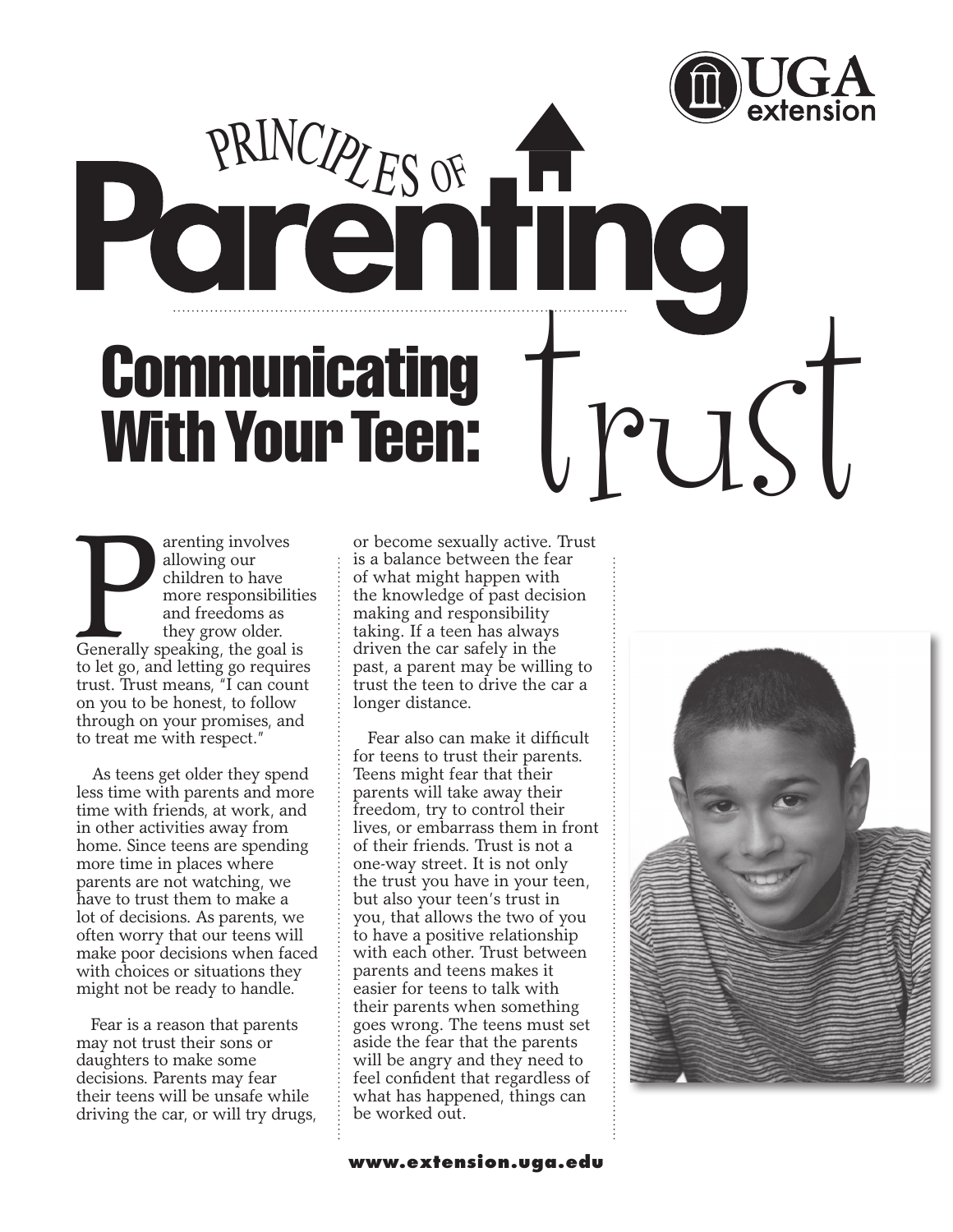### **What teens say about trusting their parents:**

 *"Mom is always there to pick me and my friends up from soccer practice. She never forgets that it's her turn to pick us up on Wednesdays at 5:30 p.m."*

 *"Dad told me I could borrow the car this weekend if I did all my chores. And even when Dad needed the car this weekend, he still let me use the car like he promised."*

# **What parents<br>say about<br>trusting their<br>teens:**

 *"Frank asked me to let him go with friends to a concert 3 hours away. Frank is 16 and a good student. He has always shown good judgment, and I trust him to make good decisions. I let him go and was proud of him when he told me that he talked one of his friends out of trying drugs they were offered at the concert."* 

 *"I let Tonya, my 15 year old, stay at home alone part of the weekend while I was away on business. I trusted her to only have her best friend over and to study for her test on Monday. She didn't let me down."* 

# What Does Trust Look Like?

### **Teens need to show that they are trustworthy.**

 Teens must show that they are responsible, honest, and truthful for their parents to be able to trust them. If your children have been trustworthy in the past and behave in a trustworthy manner now, you are likely to believe that your children will be trustworthy in the future. The opposite also is true. If your teens have participated in problem behaviors in the past, you may not completely trust them in some present situations.

### **Teens need to believe that you trust them.**

 If you trust your children, but do not show it by allowing them more responsibility and freedom, then they will think that you do not really trust them. Sometimes when children don't feel trusted, they wonder if it matters whether they behave responsibly. Giving our children more responsibility and making sure they understand what gaining more responsibility means is important for teaching teens the skills they will need when they have jobs and families of their own.

### **The trust that your child has in you as a parent is important.**

 Your teen's ability to trust you is based on how you have behaved in the past with your child and how you have reacted to past information that your child has shared. If you have not been faithful to a promise or failed to show respect for your child's feelings, then your teen will have difficulty trusting you. But there are ways to help your children trust you:

 **Offer support** to your children in their time of need. For example, if your son is upset with a friend and you support him by listening to his problems and do not break his confidence by talking to others about his problem, he will trust you more.

 **Accept your children's feelings** and views without making light of their experience. When your daughter is devastated because her boyfriend of three weeks dumps her, and you take her feelings seriously instead of telling her the relationship was too short to matter, she will trust you more.

 **Share your feelings.** Your teens will be more willing to share private feelings with you if they believe that you are willing to share your feelings with them. If you are honest with your teens about how you feel when someone has hurt your feelings or has made you angry rather than pretending nothing ever bothers you, they will trust you more.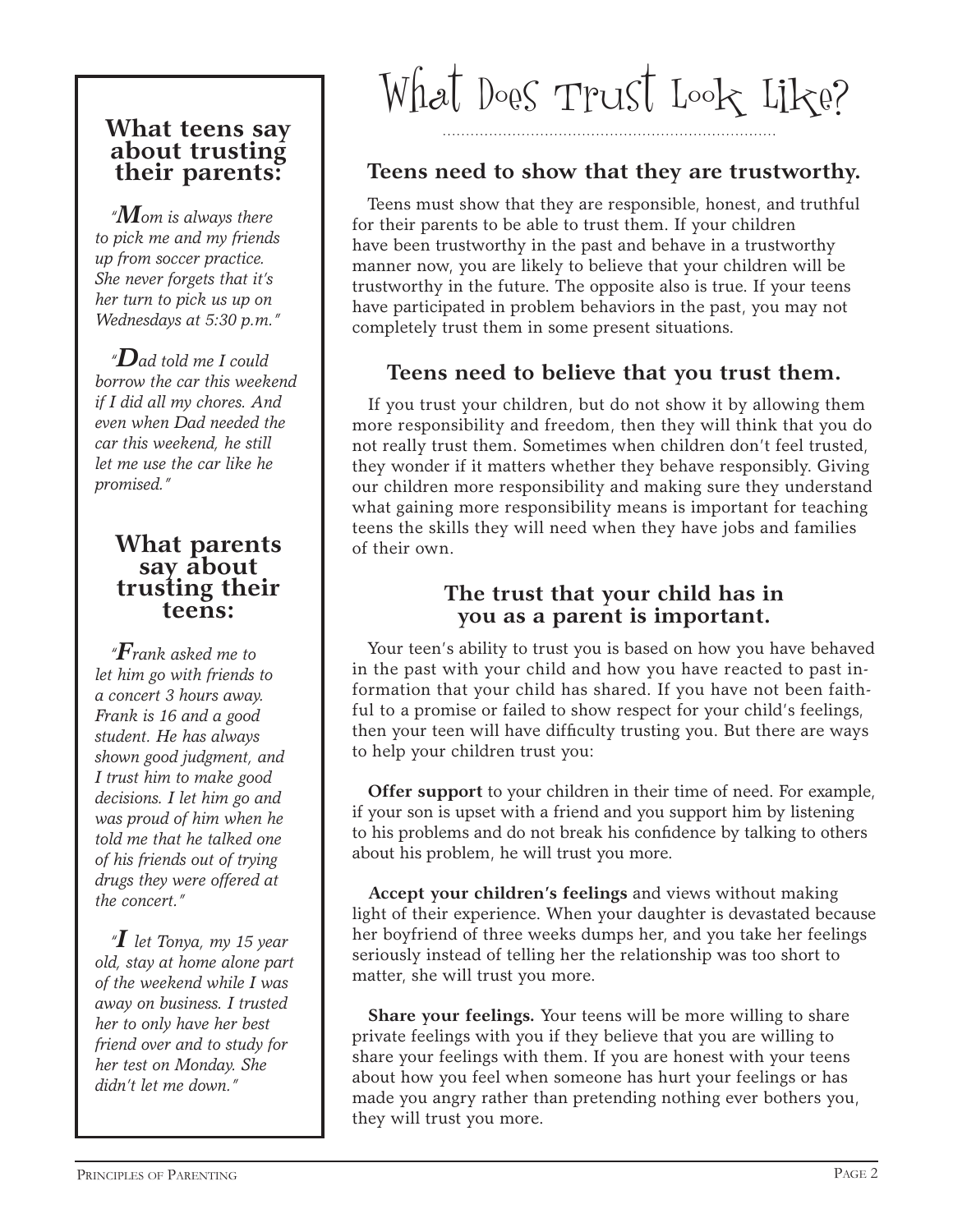

Whether my teen has broken important rules in the past (with family, friends, or at school). What my teen's worries and concerns are. What my teen is generally doing each day. 

How my teen tends to behave.

The following are ways to find out this information:

 $\vee$  **Listening** to your teens when they freely share with you about themselves and their lives. If your teens trust you enough to speak openly about their lives, you are in a good position to learn about and affect some of their most important decisions. In fact, research shows that parents trust their teens more when the teens are willing to share about their activities without being asked. When children share information on their own, this serves as the best means for accurate parental knowledge. It also is important to be a listening parent so your teens feel comfortable sharing their thoughts and experiences with you.

**◆ Asking** your teens questions that encourage them to share. Asking your teens about their day or how a certain activity went may open the door to their sharing information about the choices they are making in their lives. If you respond calmly and supportively to your teens when they share, they are more likely to continue sharing.

**X Snooping**, spying, or asking other people to report on your teen. Although you may learn things about your teen, when you share your knowledge of activities based on these methods, your teen is likely to respond with bitterness and anger. Your teen also is much less likely to want to listen to your concerns, suggestions, or requests.



## More Ways to Build Trust With Your Teen

### **Trust expectations should be reasonable.**

 Be aware of your teens' limits to handle situations and do not place them in a "test of trust" situation that would challenge them to go beyond their limits.

### **Teach trust to your children by example.**

 Ask yourself, "What message am I sending to my teen? How does my teen talk about me with friends? Am I a positive example? What if my teen reported on my actions during a class presentation about family?"

### **Avoid dishonesty.**

 Encourage honesty in your children even in situations when it is difficult to be honest. Make a point of rewarding your teen for honest behavior. Follow through on your promises.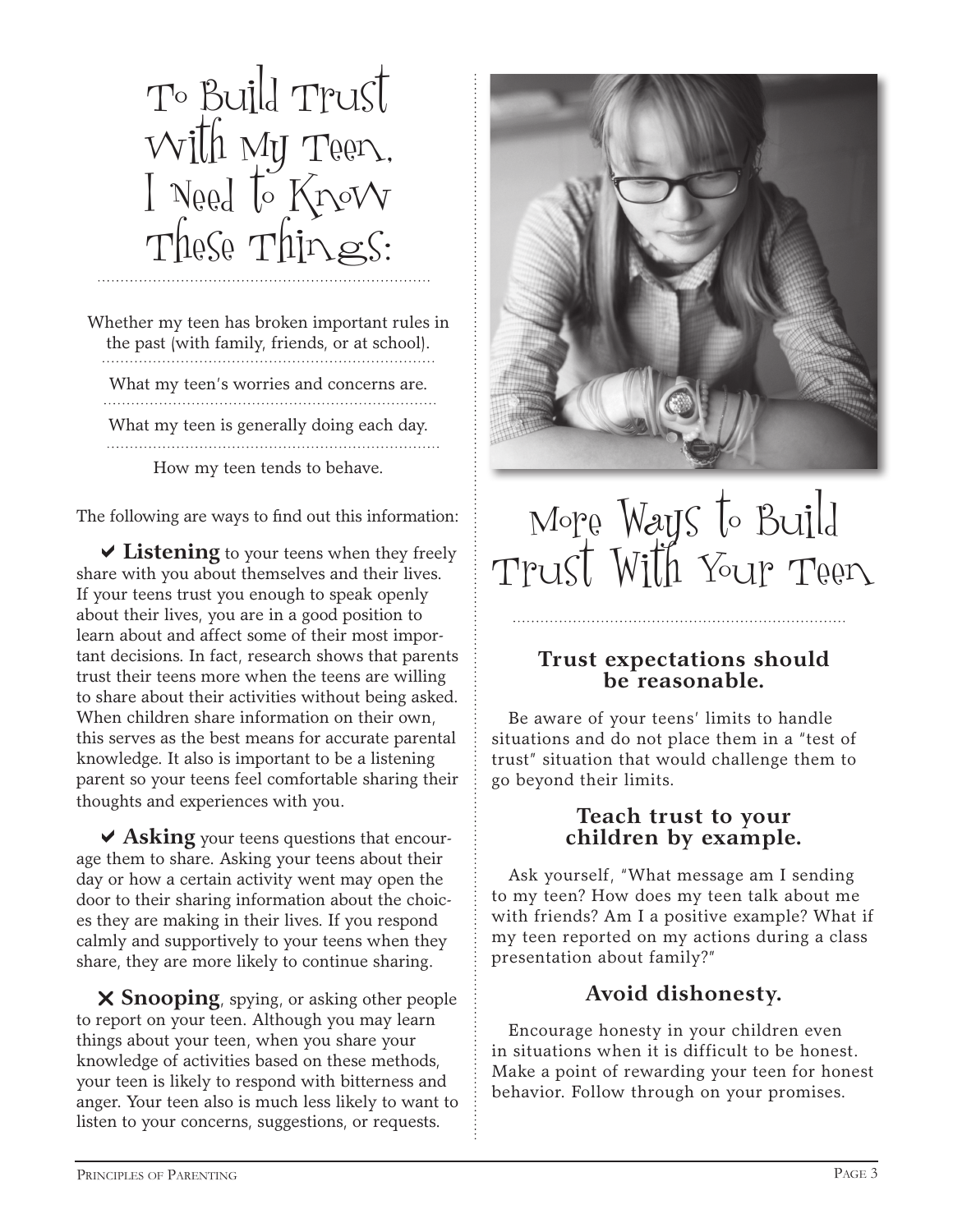#### **Encourage communication.**

 Be home at times when your teen is at home, but let your teen take the first step to talk with you most of the time. Just being in the house, even if your teen doesn't talk with you, helps your teen feel cared for and safe. Your being there lets your teen know you are available.

 If your teens do take the step to talk with you, listen much more than you talk. If they ask for advice help them consider their options, and as much as possible let them figure out what they should do.

 Ask your teens if you can talk with them if something is worrying you. If your teens agree, try to start the conversation with a comment such as, "I heard from a few parents that some kids at school have been experimenting with crack." Don't say, "I think you might be using crack," unless you have solid evidence. Once you raise the issue, listen more than talk. Your purpose is to let your teens know that you care about what they feel and think, and that you respect them.

#### **Allow freedom with limits.**

 Encourage and support your teen to be independent from you by slowly allowing more freedom. Your teens still need limits on behavior and consequences when they break rules, but they also need to have privileges that increase with age and maturity.

# When Trust is Broken

 In general, trust is broken when parents or teens learn something about the other that does not fit with what they expected. For example, if a mother expects her son to return home at the designated curfew and the teen does not, then the teen has broken the trust of his mother. Likewise, if a father tells his daughter she can go to a movie with her friends as long as she does her homework, but then the father fails to keep this promise, the father has broken his daughter's trust.

 Breaks in trust are often upsetting because parents do not want to see their teens get hurt and teens want to please their parents while gaining more independence. In fact, serious breaks in trust make us think the other person does not care about our feelings. Parents and teens may feel very angry, hurt, or even foolish when such a situation occurs.

### **Examples of Situations When Parent-Teen Trust is Broken**

### **Teen Lying.**

 Teens usually lie because they are trying to establish themselves as separate people from their parents. Some of this lying is done to prevent parents from knowing everything or to be able to do things parents may not like. Parents often feel hurt or angry because they think their child is pulling away from, or even defying, them. Lying to parents can be quite normal for teens when the goal of lying is to establish healthy independence. Parents can respond by expressing disappointment in the lying, while also letting the teen know they respect the teen's ability to make choices. Lying can open a discussion about which situations, such as choice of friends, clothing, or spending of allowance money, are okay for the teen to decide independently.

### **Parents' Violation of Teens' Privacy.**

 Snooping as a means for finding out information about your teen may do more harm than good in your relationship, because it could make the lack of trust between you and your teen worse. If your teen knows you have been snooping, it may be more difficult to trust you enough to turn to you for help if your teen is in trouble. Snooping also sets up a bad habit for learning about your teen's life. When it comes to areas that threaten your teen's well-being, set limits with consequences you can enforce. For example, if you are worried that your 16-year-old son may be drinking alcohol, you can establish a rule that it is not okay to drink since the legal drinking age is 21.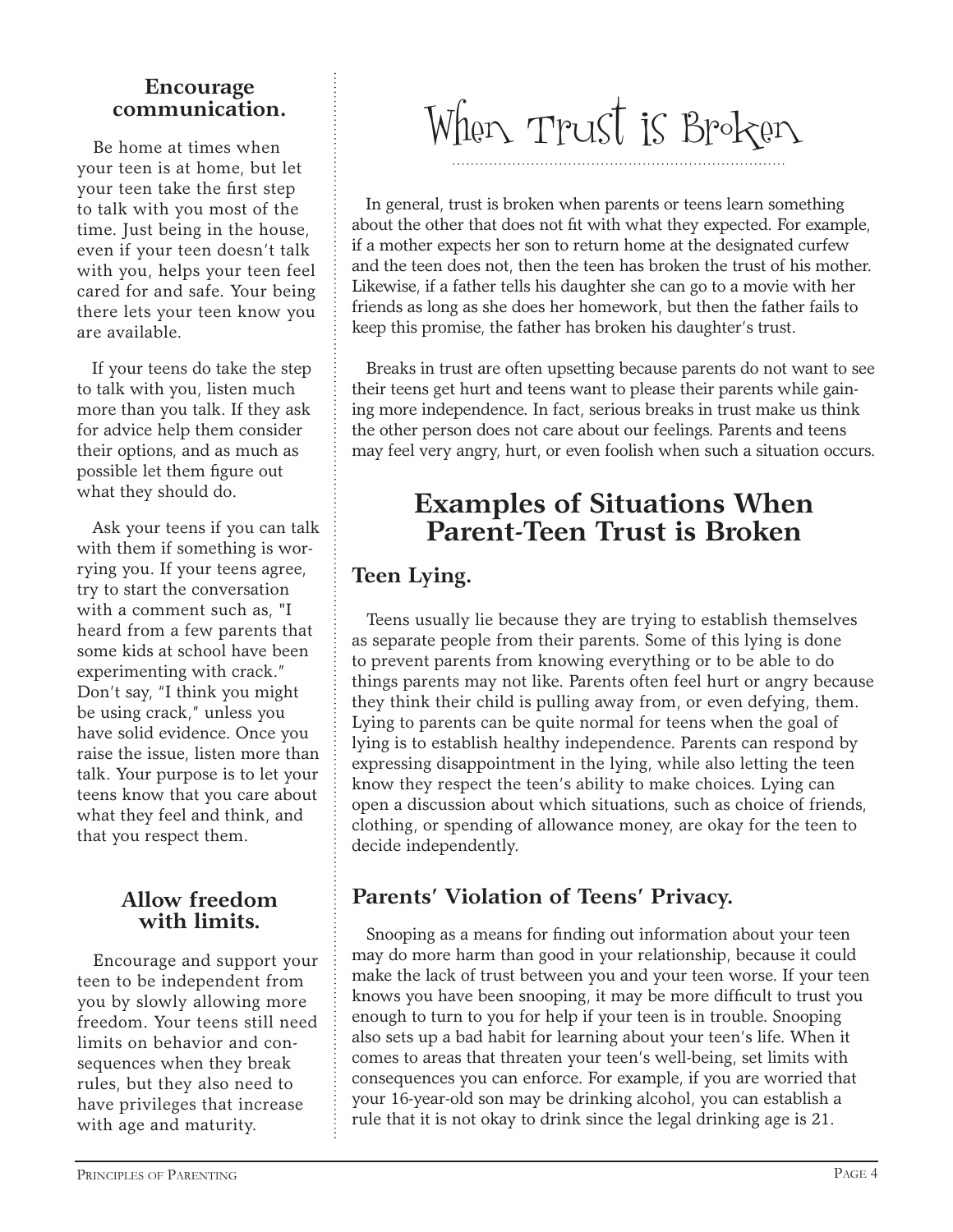Let your teen understand that if you catch him drinking or learn from another parent, the school, or the police that he has been drinking, then he will lose certain privileges. Identify which privileges will be lost, such as spending time away from home with friends and using the family vehicle.

#### **Teen Pressure to Be Trusted.**

 Sometimes teens will expect parents to trust them in situations that parents know their teens are not ready to handle. Let's say your 14-yearold daughter asks you to let her go on an evening date with her 16-year-old boyfriend who has a car. If you say she can't go on the date, she will likely accuse you of not trusting her. In all honesty, you don't trust her in such a situation mainly because you know how hard it might be for her to manage her feelings and behaviors when she is alone in the car with her boyfriend. It is important to set this limit while still saying that you believe she is a good person. You can explain to her that you can't expect her to be in control of a situation that is not easy to manage. She might think she is doing fine until the situation gets out of hand. You also can say that as she gets older and gains more experience, she will learn how to handle such a situation. You are letting her know that you trust her to handle things she is capable of handling and that you would never want to put her in a situation that she is not ready to manage. If you allow your teen to be in situations for which she is not ready, trust is likely to be broken.

# Regaining Trust

 Helping your teen earn back trust that has been lost can be difficult. You might be afraid that your teen is likely to do something that breaks your trust again. Here are some steps you can take:

 Discuss each of your views regarding the trust that has been broken. Try to understand each other's thoughts and feelings, and clear up any misunderstandings.

 After discussing how trust has been broken, spend time thinking together about how the relationship will be better if trust is restored.

 Finally, decide on specific steps for regaining trust and a time for talking again in the future to see whether progress is being made. For example:

 The teen will check in when he or she has arrived at the destination and will give the number of an adult who can be contacted for verification.

 The teen can have friends over to the house after school when a parent or responsible adult can be present.

*If your teen is engaging in serious problem behaviors (drug abuse, promiscuous sexual activity, stealing, repeated physi***cal fighting, or other types of violence), do not try to handle**  *this on your own. In these instances, given that the breaking of parent-teen trust is only part of the problem, professional help is needed. Asking for help is a way to make your children feel safe and for them to know they can trust you to take*  **care of them. You can get information on finding professional**  *help in your area by contacting your school counselor or your*  **local Alabama Cooperative Extension System office.**

*Try these other Principles of Parenting publications:* 

"Communicating with Your Teen" (http://www.aces.edu/pubs/docs/H/ HE-0780/)

"Negotiation" (http://www.aces.edu/pubs/docs/H/HE-0781/)

"Spending Time Together" (http://www.aces.edu/pubs/docs/H/HE-0782/)

"Talking About Sex" (http://www.aces.edu/pubs/docs/H/HE-0783/)